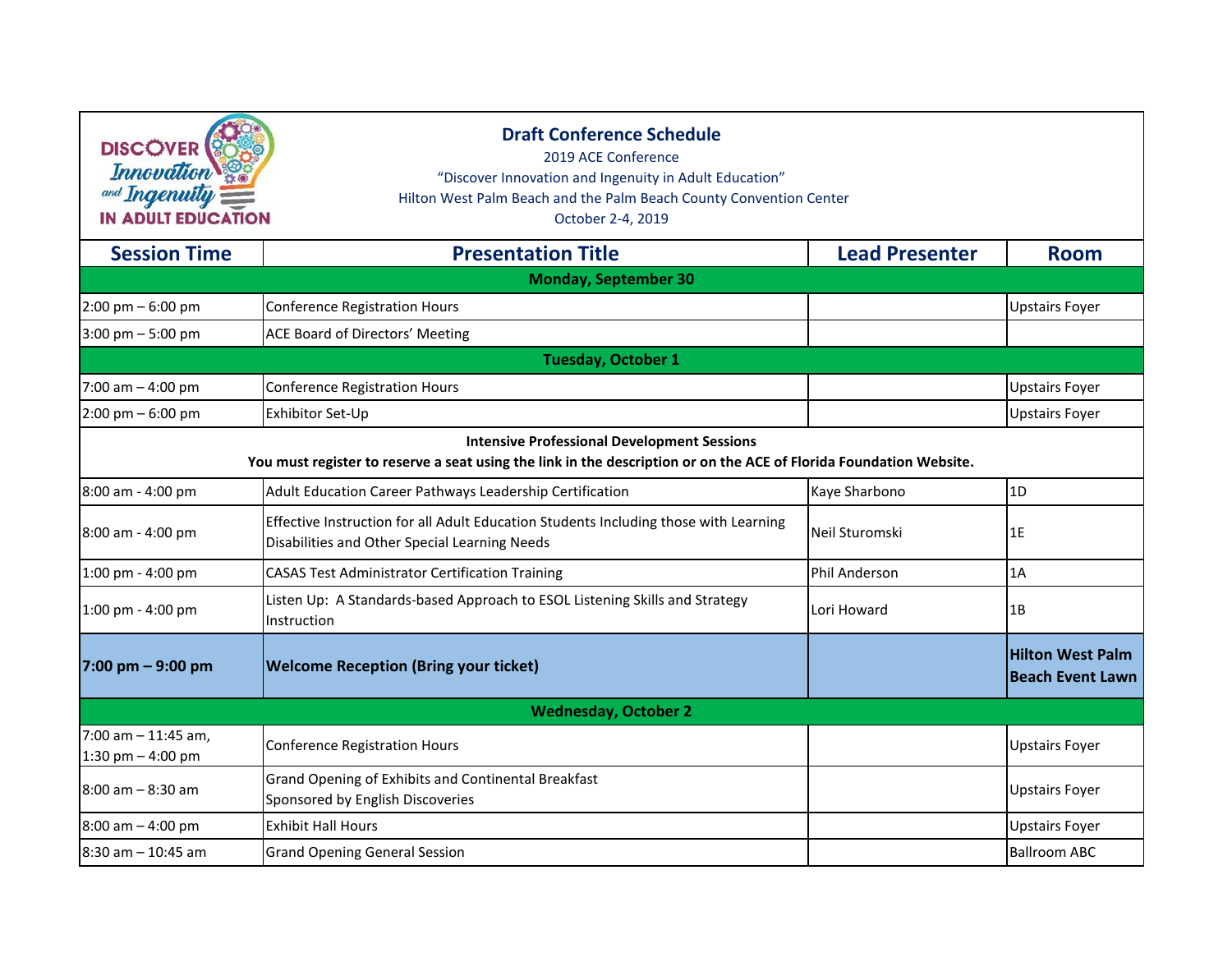| 10:45 am - 11:00 am                                 | Visit the Exhibits                                                                                                            |                        | <b>Upstairs Foyer</b> |
|-----------------------------------------------------|-------------------------------------------------------------------------------------------------------------------------------|------------------------|-----------------------|
| <b>Wednesday, October 2- Concurrent Session I</b>   |                                                                                                                               |                        |                       |
| 11:00 am - 12:00 pm                                 | Power of Cohort Scheduling in GED Programs!                                                                                   | Jeff Arnott            | 1B                    |
| 11:00 am - 12:00 pm                                 | Pre-IET Solutions: Career Exploration & Readiness Skills Needed for Success in<br>Integrated Education & Training "Exhibitor" | <b>Bill Bliss</b>      | 1 <sup>C</sup>        |
| 11:00 am - 12:00 pm                                 | When We Listen                                                                                                                | Jenna Moniz            | 1D                    |
| 11:00 am - 12:00 pm                                 | Addressing Dynamic Criminogenic Needs: ABE/GED® Corrections Curriculum: "Taking<br>Care of Yourself"                          | Anne Meisenzahl        | 1E                    |
| $11:00$ am $- 12:00$ pm                             | Incorporating Differentiated Instruction Using the 2019 FDOE Adult ESOL<br>Curriculum Framework and Ventures "Exhibitor"      | Veronica Pavon-Baker   |                       |
| 11:00 am - 12:00 pm                                 | GED® 2014: Florida and National Program Trends "Exhibitor"                                                                    | Diane Vaccari          | 2A                    |
| 11:00 am - 12:00 pm                                 | Train to Retain                                                                                                               | <b>Carlin Fritz</b>    | 2B                    |
| 11:00 am - 12:00 pm                                 | Developing College and Career Readiness with Paired Reading                                                                   | Lori Howard            | 2C                    |
| 11:00 am - 12:00 pm                                 | <b>Resources for Adult Education Professionals</b>                                                                            | Patrick Wright         | 2D                    |
|                                                     | Lunch on Own - 12:00 pm - 1:45 pm                                                                                             |                        |                       |
| <b>Wednesday, October 2- Concurrent Session II</b>  |                                                                                                                               |                        |                       |
| $2:00$ pm $-3:00$ pm                                | Community Education: Lifelong Learning for Your Community                                                                     | <b>Brian Granstra</b>  | 1B                    |
| $2:00 \text{ pm} - 3:00 \text{ pm}$                 | Movie Trailers and Music: All Modalities Matter                                                                               | Pamela Jo Wilson       | 1 <sup>C</sup>        |
| $2:00$ pm $-3:00$ pm                                | Strategic Instruction: Providing Direct Instruction in Multi-Level Classrooms                                                 | Neil Sturomski         | 1D                    |
| $2:00$ pm $-3:00$ pm                                | New Adult Education Administrators Training - Part 1                                                                          | Carol Bailey           | 1E                    |
| $2:00 \text{ pm} - 3:00 \text{ pm}$                 | IPDAE's Instructional Matrix Suite for ABE and GED®                                                                           | <b>Ronald Cruz</b>     | 1F                    |
| $2:00 \text{ pm} - 3:00 \text{ pm}$                 | Planning Adult ESOL Instruction Using the English Language Proficiency Standards                                              | Lori Howard            | 2A                    |
| $2:00$ pm $-3:00$ pm                                | We are A.D.U.L.T.E.D! Get Connected                                                                                           | Khris Betten           | 2B                    |
| $2:00 \text{ pm} - 3:00 \text{ pm}$                 | Understanding the Need for the Nontraditional First Year College Student                                                      | Alison Collman         | 2C                    |
| $2:00 \text{ pm} - 3:00 \text{ pm}$                 | Bridges, Connections and DreamsA Model for Integrated Learning                                                                | Lin Rhines             | 2D                    |
| 2:00 pm - 3:00 pm                                   | <b>Building an Adult Education Toolbox</b>                                                                                    | <b>Tracy Henderson</b> | 2E                    |
| $2:00 \text{ pm} - 3:00 \text{ pm}$                 | <b>Exhibitor Break &amp; Refreshments</b>                                                                                     |                        | <b>Upstairs Foyer</b> |
| <b>Wednesday, October 2- Concurrent Session III</b> |                                                                                                                               |                        |                       |
| $3:40 \text{ pm} - 4:40 \text{ pm}$                 | FATDEC Member Benefit: English Discoveries - Online Curriculum for Adult ESOL<br>"Exhibitor"                                  | <b>Jill Rosolek</b>    | 1B                    |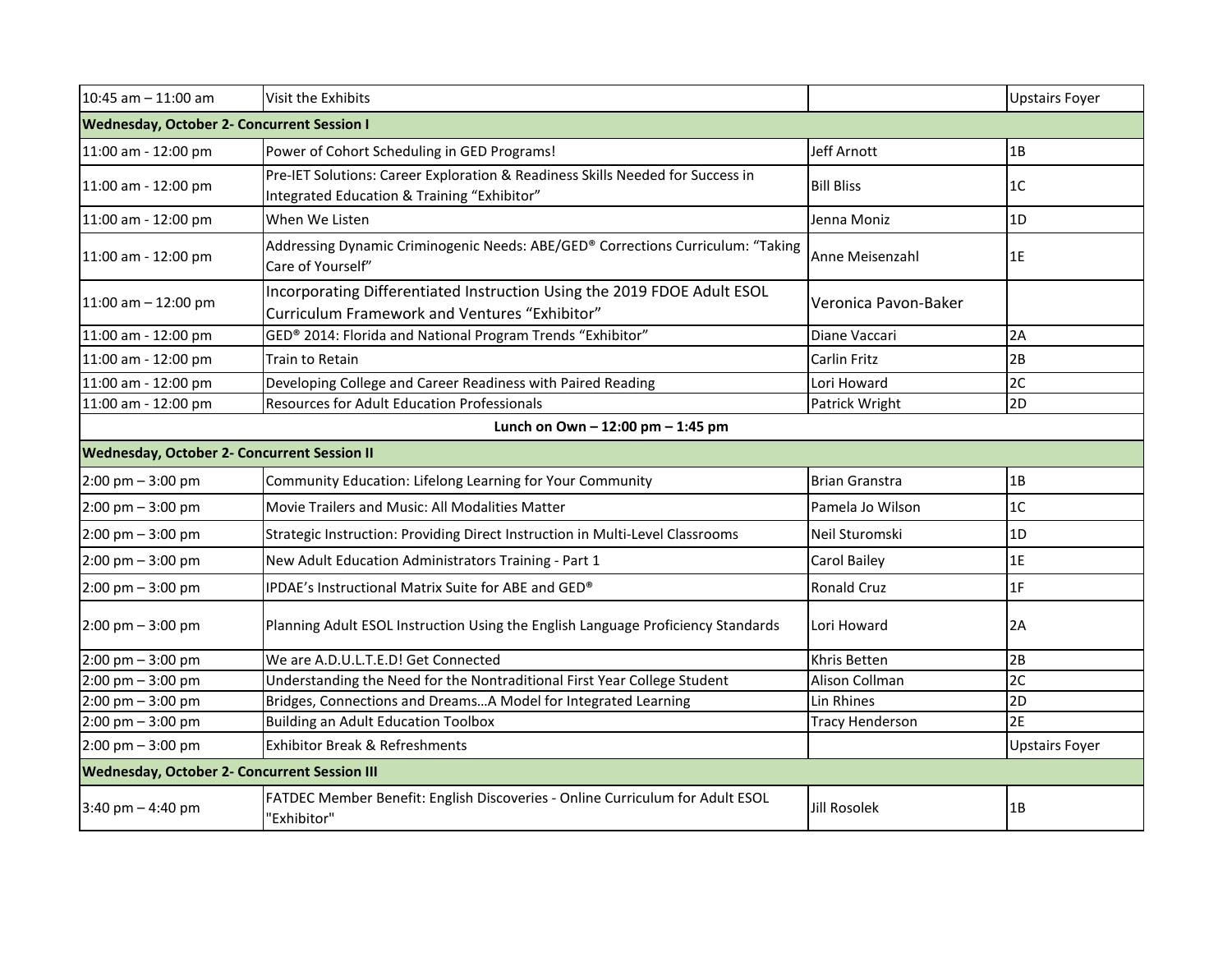| $3:40 \text{ pm} - 4:40 \text{ pm}$        | Meeting all ELP, CCR and WIOA Requirements - Ventures New 3rd Edition "Exhibitor"                                   | Jim Goldstone           | 1C                    |
|--------------------------------------------|---------------------------------------------------------------------------------------------------------------------|-------------------------|-----------------------|
| $3:40$ pm $-4:40$ pm                       | Strategies for Recruiting and Retaining Adult Learners                                                              | <b>Greg Smith</b>       | 1D                    |
| $3:40 \text{ pm} - 4:40 \text{ pm}$        | New Adult Education Administrators Training - Part 2                                                                | <b>Carol Bailey</b>     | 1E                    |
| $3:40 \text{ pm} - 4:40 \text{ pm}$        | TABE 11 & 12 Update and Best Practices "Exhibitor" - will repeat Thursday 1:45 - 3                                  | Mike Johnson            | 1F                    |
| $3:40 \text{ pm} - 4:40 \text{ pm}$        | Best Practices for GED® Prep Connect and GED® Manager "Exhibitor"                                                   | Diane Vaccari           | 2A                    |
| $3:40 \text{ pm} - 4:40 \text{ pm}$        | Designing Curriculum for Work-Based ESL Classes                                                                     | Leecy Wise              | 2B                    |
| $3:40 \text{ pm} - 4:40 \text{ pm}$        | Servicing The Disenfranchised Populations                                                                           | Veronica Pitt           | 2C                    |
| $3:40 \text{ pm} - 4:40 \text{ pm}$        | On the Job: An Interactive Multilevel Lesson with Oxford Picture Dictionary and Step<br>Forward "Exhibitor"         | <b>Harcourt Settle</b>  | 2D                    |
| $3:40 \text{ pm} - 4:40 \text{ pm}$        | Utilizing TOPSpro Data to Facilitate Learner Autonomy in the Adult Education<br>Classroom                           | Pamela Jo Wilson        | 2E                    |
| 5:00 pm $-$ 6:00 pm                        | Happy Hour at Rosemary Squre (Discover the Palm Beaches has secured discounted food and beverage at a location TBD) |                         |                       |
|                                            | Dinner on your own                                                                                                  |                         |                       |
|                                            | <b>Thursday, October 3</b>                                                                                          |                         |                       |
| 7:30 am-12:40 pm,<br>1:45 pm $-5:00$ pm    | <b>Conference Registration Hours</b>                                                                                |                         | <b>Upstairs Foyer</b> |
| 8:00 am - 8:30 am                          | Exhibit Hall Visitation with Continental Breakfast                                                                  |                         | <b>Upstairs Foyer</b> |
| $8:00$ am $-4:00$ pm                       | <b>Exhibit Hall Hours</b>                                                                                           |                         |                       |
| Thursday, October 3- Concurrent Session IV |                                                                                                                     |                         |                       |
| 8:30 am - 9:45 am                          | Using Technology to Onboard Low Level ESL Students "Exhibitor"                                                      | Karen Welch             | 1B                    |
| 8:30 am - 9:45 am                          | Moving Students from the Red Zone in Mathematics "Exhbitor"                                                         | <b>Ronald Cruz</b>      | 1D                    |
| 8:30 am - 9:45 am                          | <b>CASAS Update "Exhibitor"</b>                                                                                     | Linda Taylor            | 1E                    |
| 8:30 am - 9:45 am                          | The AGE Data Story: From Inputs to Outputs - Part 1                                                                 | Tara McLarnon           | 1F                    |
| 8:30 am - 9:45 am                          | The 2020 Census                                                                                                     | Dave Barnes             | 2A                    |
| 8:30 am - 9:45 am                          | Fostering Learner Agency- The Key to Integrating 21st Century Skills in ESOL<br>Instruction                         | Jayme Adelson-Goldstein | 2B                    |
| 8:30 am - 9:45 am                          | Integrated Education & Training - Invite Only                                                                       | Lisa Williams           | 2C                    |
| 8:30 am - 9:45 am                          | Innovative Pathways to Early Release                                                                                | <b>Hunter Sayers</b>    | 2D                    |
| 8:30 am - 9:45 am                          | The Hidden Gems of BurlingtonEnglish "Exhibitor"                                                                    | Didier Brunot           | 2E                    |
| $9:45$ am $-10:00$ am                      | <b>Exhibitor Break &amp; Refreshments</b>                                                                           |                         | <b>Upstairs Foyer</b> |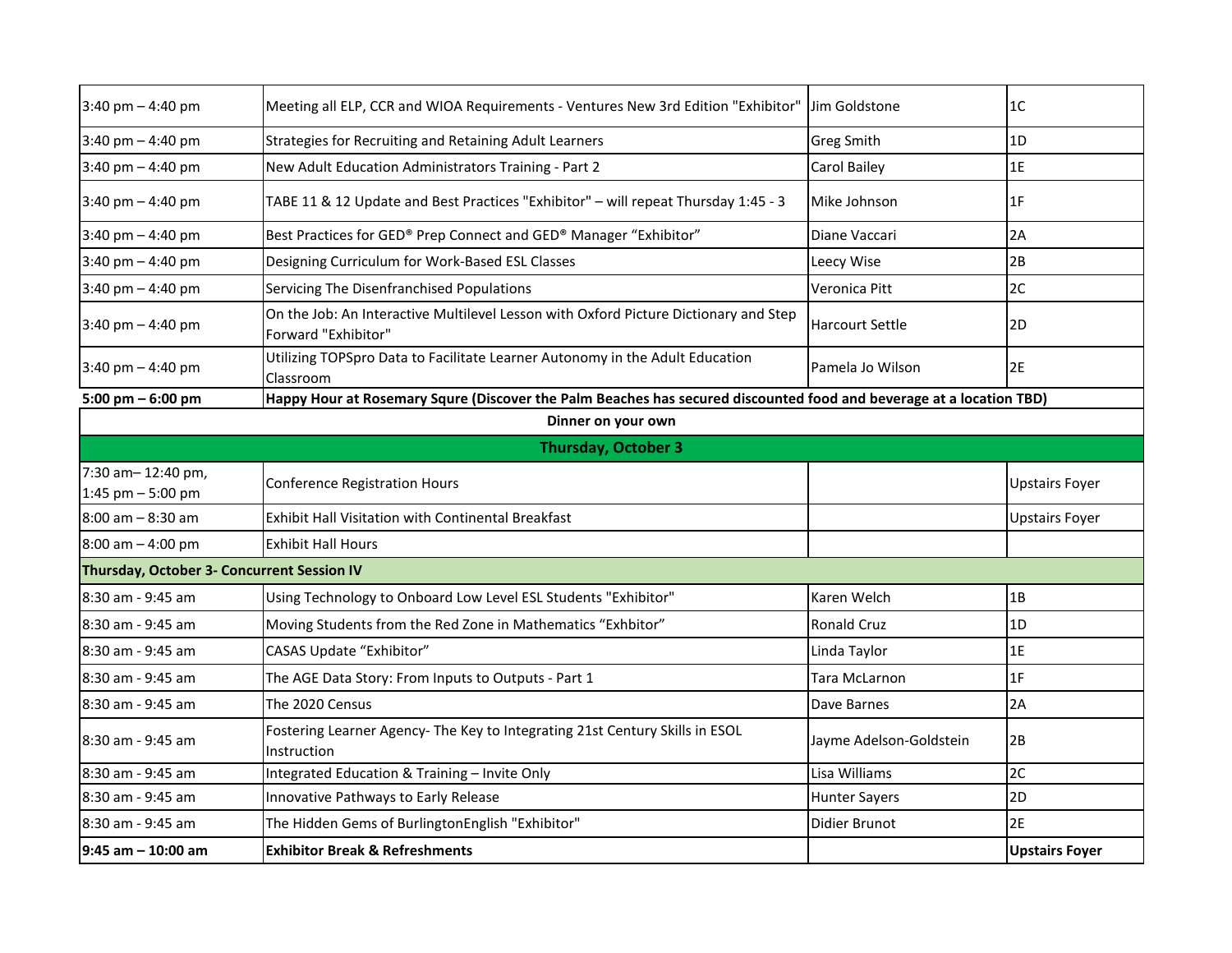| Thursday, October 3- Concurrent Session V   |                                                                                                                   |                           |                       |
|---------------------------------------------|-------------------------------------------------------------------------------------------------------------------|---------------------------|-----------------------|
| 10:00 am - 11:15 am                         | Lifelong Learning Competencies                                                                                    | Dr. Lisa Martino          | 1B                    |
| 10:00 am - 11:15 am                         | National Geographic Learning: Preparing Students for Success in the 21st Century<br>'Exhibitor"                   | Cindy Le                  | 1C                    |
| 10:00 am - 11:15 am                         | Teaching Adult Education for Understanding                                                                        | Dr. Althea Seivwright-Lue | 1D                    |
| 10:00 am - 11:15 am                         | Powerful Partnerships That are Changing an Economy!                                                               | Jeff Arnott               | 1E                    |
| 10:00 am - 11:15 am                         | The AGE Data Story: From Inputs to Outputs Part 2                                                                 | Tara McLarnon             | 1F                    |
| 10:00 am - 11:15 am                         | Innovative Strategies for Improving Post-Testing Percentages                                                      | Susan MacGill             | 2A                    |
| 10:00 am - 11:15 am                         | Skills Pay Bills                                                                                                  | <b>Brian Bush</b>         | 2B                    |
| 10:00 am - 11:15 am                         | Preparing English Language Learners for the Workforce: Models and Resources                                       | Leecy Wise                | 2C                    |
| 10:00 am - 11:15 am                         | Will I Ever Use This in Real Life? "Exhibitor"                                                                    | Dr. Sarah Wilkins         | 2D                    |
| 10:00 am - 11:15 am                         | Online Education: Not the Assistant to Your Adult Education Program                                               | <b>Brian Granstra</b>     | 2E                    |
| 11:15 am - 11:30 am                         | <b>Exhibitor Break and Refreshments</b>                                                                           |                           | <b>Upstairs Foyer</b> |
| Thursday, October 3- Concurrent Session VI  |                                                                                                                   |                           |                       |
| 11:30 am - 12:40 pm                         | The Adult High School BUZZ                                                                                        | Angel Cole                | 1B                    |
| 11:30 am - 12:40 pm                         | Building Innovation Through Collaboration                                                                         | <b>Erlande Laguerre</b>   | 1C                    |
| 11:30 am - 12:40 pm                         | Let's Get Ready to Rumble: How Controversy & Debate Can Help Students Write the<br><b>Extended Response Essay</b> | Chandra Kydd              | 1D                    |
| 11:30 am - 12:40 pm                         | TABE Tutor: Understanding TABE 11/12 to Achieving NRS Gains "Exhibitor"                                           | Christina Miller          | 1E                    |
| 11:30 am - 12:40 pm                         | Unpacking the Truth About Human Trafficking                                                                       | Veronica Pitt             | 1 <sub>F</sub>        |
| 11:30 am - 12:40 pm                         | Connect and Collaborate: Strategies to Boost ESOL Enrollment and Retention                                        | Daisy Shah                | 2A                    |
| 11:30 am - 12:40 pm                         | Teaching ESOL Online Using Technology at Your Fingertips                                                          | Vania Aguilar             | 2B                    |
| 11:30 am - 12:40 pm                         | CASAS eTests and TOPSpro Update "Exhibitor"                                                                       | Linda Taylor              | 2C                    |
| 11:30 am - 12:40 pm                         | High Tech, Low Tech, No Tech: Incorporating Technology in Corrections Classrooms<br>'Exhibitor"                   | Dr. Sarah Wilkins         | 2D                    |
| 11:30 am - 12:40 pm                         | Advocacy 101 and ACE Adult Education Champions                                                                    | Dave Barnes               | 2E                    |
| 12:30 pm $-$ 1:30 pm                        | Luncheon (bring your ticket)                                                                                      |                           | <b>Ballroom ABC</b>   |
| Thursday, October 3- Concurrent Session VII |                                                                                                                   |                           |                       |
| 1:45 pm $-3:00$ pm                          | How to make a FLAT b classroom SHARP # - Rediscover Music for the ELL Classroom                                   | Donna Rain-O'Dell         | 1B                    |
| 1:45 pm $-3:00$ pm                          | MyCareerShines: Helping Adult Education Students to Dream Big and Plan<br>Accordingly "Exhibitor"                 | Katie Harrington          | 1C                    |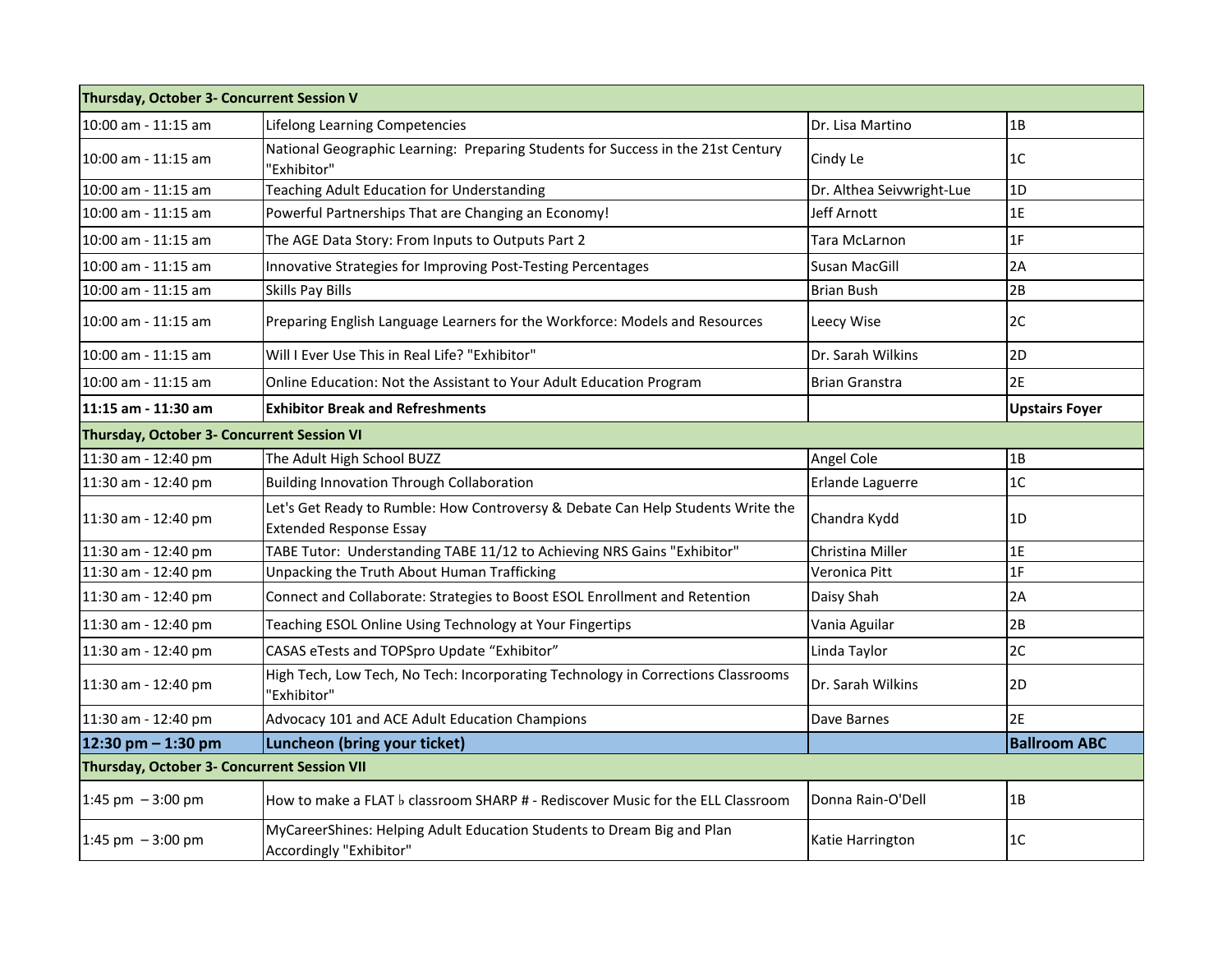| 1:45 pm $-3:00$ pm                              | POWER UP! The ESOL Triple "AAA" Charge                                                                | Annie Bryant Fields   | 1D                                          |
|-------------------------------------------------|-------------------------------------------------------------------------------------------------------|-----------------------|---------------------------------------------|
| 1:45 pm $-3:00$ pm                              | Immigration 101                                                                                       | Adonia Simpson        | 1E                                          |
| 1:45 pm $-3:00$ pm                              | School District Workforce Funding                                                                     | Tara Goodman          | 1F                                          |
| 1:45 pm $-3:00$ pm                              | GED® Program Update: New Tools and Resources for Student Success "Exhibitor"                          | <b>Brian Smith</b>    | 2A                                          |
| 1:45 pm $-$ 3:00 pm                             | TABE 11 & 12 Update and Best Practices "Exhibitor" - Repeat Session                                   | Mike Johnson          | 2B                                          |
| 1:45 pm $-3:00$ pm                              | Maximizing Google Sites for Curriculum & Instructional Support of Adult Ed Programs Pamela Jo Wilson  |                       | 2C                                          |
| 1:45 pm $-3:00$ pm                              | Building Pathways for Your Student Success "Exhibitor"                                                | Christina Miller      | 2D                                          |
| 1:45 pm $-3:00$ pm                              | Student Retention Through Ingenuity: A Three-Tier Approach                                            | Dr. Louis Dash, III   | 2E                                          |
| 1:45 pm $-3:00$ pm                              | Exhibitor Break and Refreshments (Last chance to visit the exhibits)                                  |                       | <b>Upstairs Foyer</b>                       |
| 3:30 pm - 4:45 pm                               | <b>District Debriefings</b>                                                                           |                       |                                             |
| 5:00 pm - 6:00 pm                               | <b>FATDEC Meeting</b>                                                                                 | <b>Kimberly Gates</b> | 1 <sup>C</sup>                              |
| 5:00 pm - 7:00 pm                               | Dinner on your own                                                                                    |                       |                                             |
| $7:00$ pm $-11:00$ pm                           | <b>President's Reception, Casino and Dance</b><br>Sponsored by Paxen/Steck-Vaughn (bring your ticket) |                       | Coral Ballroom -<br><b>Hilton West Palm</b> |
|                                                 |                                                                                                       |                       | <b>Beach</b>                                |
|                                                 | Friday, October 4                                                                                     |                       |                                             |
| $7:45$ am $-11:00$ am                           | <b>Conference Registration Hours</b>                                                                  |                       | <b>Upstairs Foyer</b>                       |
| $7:45$ am $-8:15$ am                            | Morning Coffee and Refreshments                                                                       |                       | <b>Upstairs Foyer</b>                       |
| 9:30 am - 11:45 am                              | <b>Administrators Meeting</b>                                                                         | Kathleen Taylor       | 2ABC                                        |
| Friday, October 4 -- Concurrent Session VIII    |                                                                                                       |                       |                                             |
| 8:30 am - 9:30 am                               | Developing a Deeper Understanding of Algebraic Concepts                                               | <b>Brooke Istas</b>   | 1B                                          |
| 8:30 am - 9:30 am                               | Advanced Tips for Using the Calculator on the GED Math Test "Exhibitor"                               | Karen Welch           | 1C                                          |
| 8:30 am - 9:30 am                               | CASAS for ABE and GED® Prep - Exhibitor                                                               | Linda Taylor          | 1D                                          |
| 8:30 am - 9:30 am                               | Not Your Regular Student Orientation                                                                  | Naita Guine, Ph.D.    | 1E                                          |
| <b>Friday, October 4- Concurrent Session IX</b> |                                                                                                       |                       |                                             |
| 9:40 am - 10:40 am                              | Gaining a Deeper Understanding of TABE 11/12 & Instructional Resources                                | Maria Gutierrez       | 1B                                          |
| 9:40 am - 10:40 am                              | Student Success Navigated by Mobile Apps "Exhibitor"                                                  | Keith Thode           | 1E                                          |
| $9:40$ am $-11:50$ am                           | Google Bootcamp                                                                                       | Joey Lehrman          | 1 <sub>C</sub>                              |